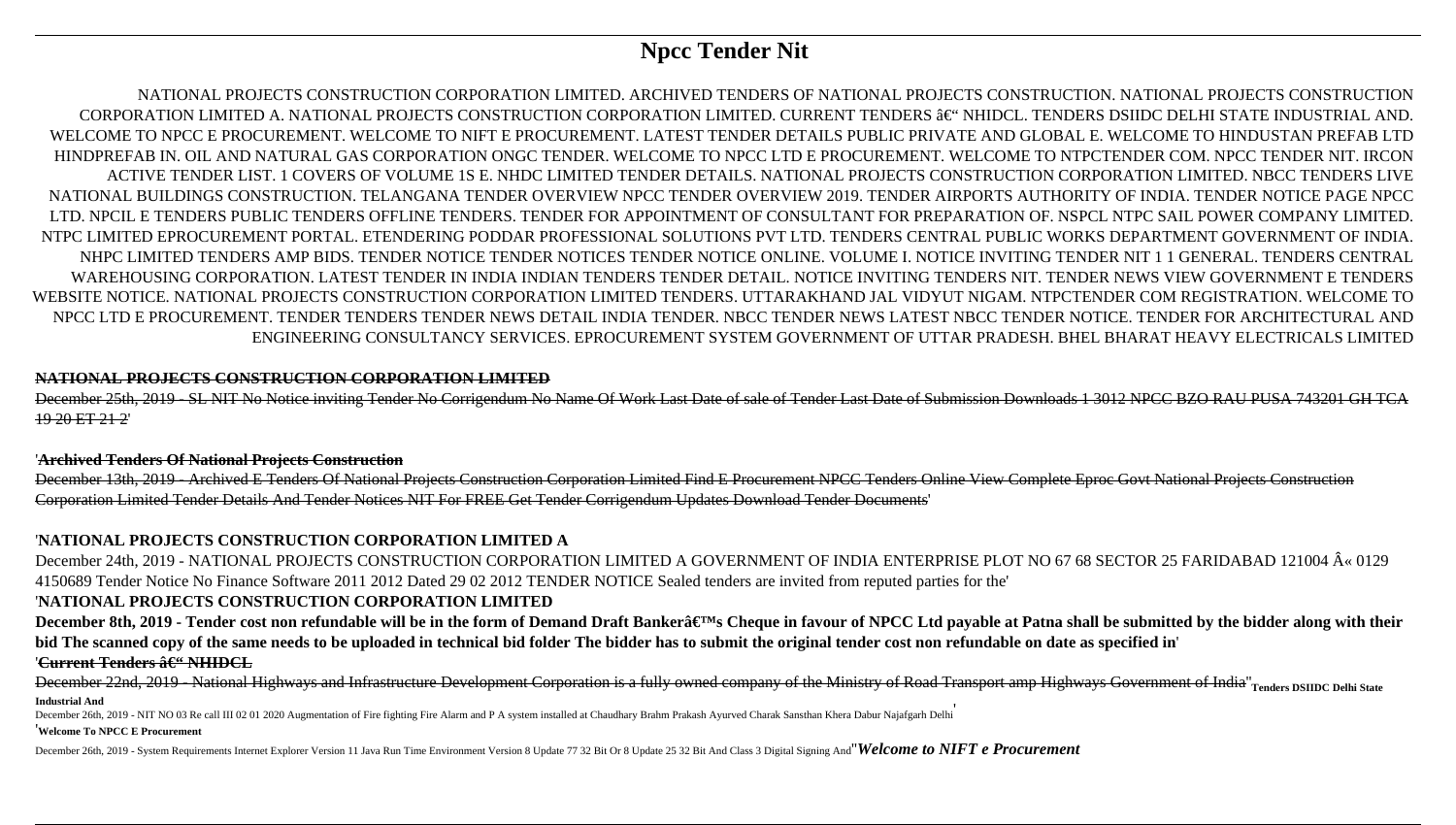*December 25th, 2019 - E Tendering system is mandatory in all goverment departments for procurement of Goods Services Works and Consultancy*'

### '*Latest Tender Details Public Private And Global E*

December 26th, 2019 - Tender Tiger Provides Latest Tenders Details About Public Private Global And India'S Central And State Government Tenders We Have More Than 10 Lakh Tender Results Over 5 *Lakh Live Tenders And Over 45K Fresh Tenders Find More*''**Welcome to HINDUSTAN PREFAB LTD hindprefab in** December 24th, 2019 - Hindustan Prefab Limited HPL one of the oldest CPSEs functions under the administrative control of the Ministry of Housing amp Urban Affairs Pioneer of Prefab technology in India HPL

was established as a Department in 1948 for meeting the housing needs of people who were migrated from Pakistan'

### '*oil and natural gas corporation ongc tender*

*december 25th, 2019 - there is a dynamic carousel below screen reader user please select pause link for better reading experience*'

'**Welcome to NPCC Ltd e Procurement**

December 3rd, 2019 - Welcome to NPCC Ltd e Procurement This portal is compatible with multiple browsers Internet Explorer Mozilla Firefox Google Chrome Opera'

### '**Welcome to ntpctender com**

December 25th, 2019 - NIT For Dismantling of Type I Type II BH and EE existing quarters for construction of new buildings in township at NTPC Tanda Summary 15 1 2020 NTECL C amp M OT CS 4150 NIT For Pre cast concrete drain trench cover slab and pre cast concrete pedestals for waste disposal line Summary Bid Documents'

### '**NPCC TENDER NIT**

November 26th, 2019 - SL NIT No Notice Inviting Tender No Corrigendum No Name Of Work Last Date Of Sale Of Tender Last Date Of Submission Downloads 1 2508 799 KV SCHOOL CA 2018 19 183"NBCC Tenders Live National Buildings C **December 26th, 2019 - National Buildings Construction Corporation Limited Tenders FREE View Of 40 Live National Buildings Construction Corporation Limited Tenders NBCC Tenders Register To Receive Email Notification In Your Mail Box For FREE**'

**DECEMBER 25TH, 2019 - CORRIGENDUM TO NIT NO NPCC FIN C AMP B NIT ACCOUNTING POLICIES 2012 DATED 11 07 2012 FOR THE PREPARATION OF ACCOUNTING POLICIES OF THE CORPORATION 1820 407201 NIT 306 DATE 17 7 2012 TENDER FOR IMPROVEMENT OF SURROUNDING AREA OF FIRE TANK AND PUMP HOUSE AT NASC COMPLEX ICAR NEW DELHI**'

### ' **ircon active tender list**

december 25th, 2019 - submission date of tender select it civil electrical mechanical s amp t administration accounts registered office plot no c 4 district centre saket new delhi 110017 india

#### '**1 covers of volume 1s e**

december 4th, 2019 - in para 10 0 of mit to purchase the documents on payment as specified in above table at s no 5 nonrefundable by dd in favour of npcc limited payable at raipur tender documents will not be sent by post

# be downloaded and can be submitted''*NHDC Limited Tender Details*

*December 26th, 2019 - Form View Tender Select Location OR Enter NIT Number Open Tenders Limited Tenders DownLoad Tender Notice Please Click Corrigendum NIT Number Description Publication NIT No 26 1204 2019 20 dated 21 11 2019 Operation and Maintenance of Hydro Mechanical Equipments at Indira Sagar Power Station Narmada Nagar Distt Khandwa M P*''**NATIONAL PROJECTS CONSTRUCTION CORPORATION LIMITED**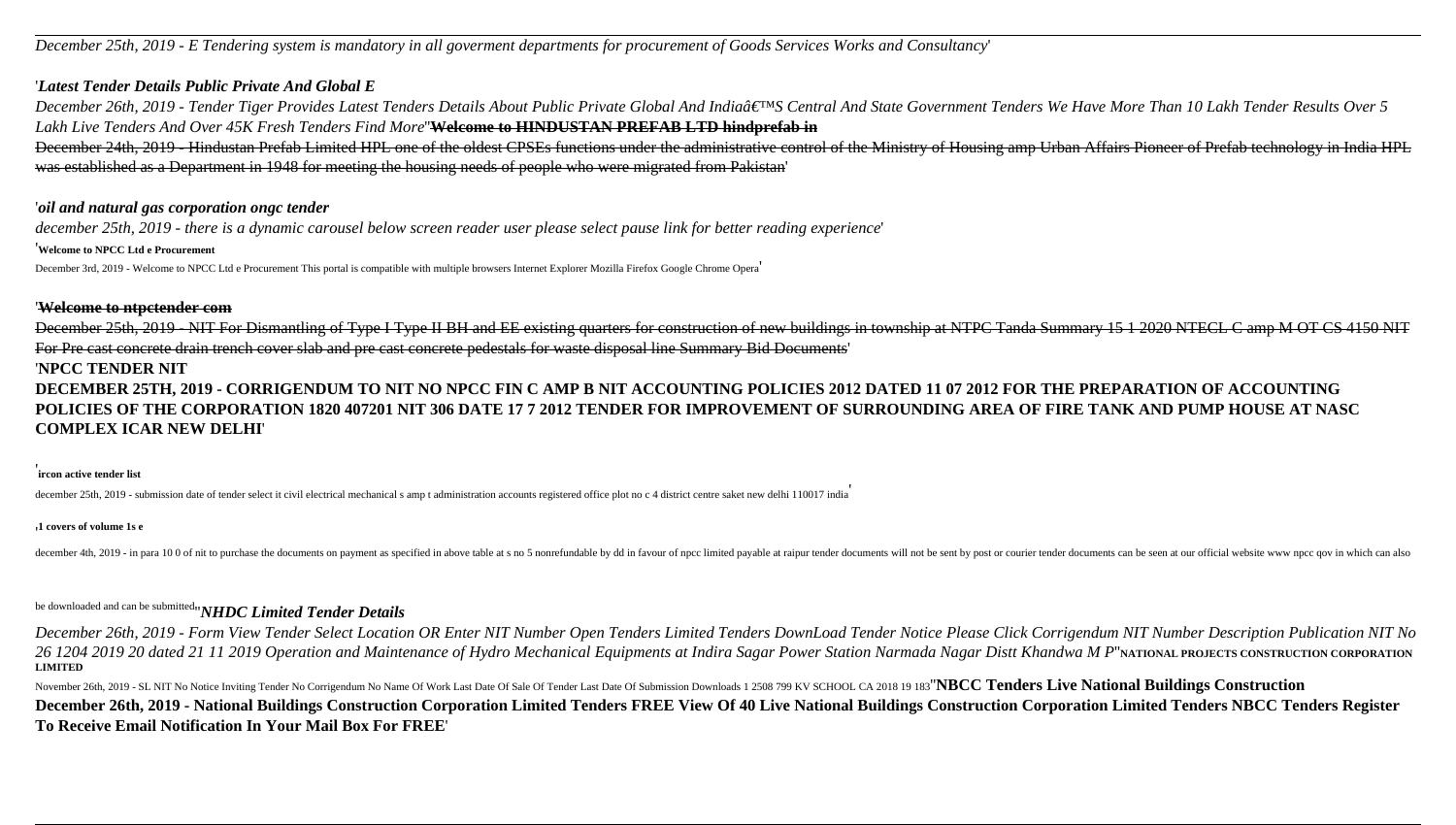#### '**TELANGANA TENDER OVERVIEW NPCC TENDER OVERVIEW 2019**

DECEMBER 2ND, 2019 - VIEW COMPLETE OVERVIEW OF TELANGANA NPCC TENDER FOR CONSTRUCTION AND DEVELOPEMENT OF KENDRIYA VIDYALAYA SCHOOL RAJA HOUSE NEHRU PLACE NEW DELHI â $\in$ " 110 019 CORP OFFICE PLOT NO 148 SECTOR 44 GURUGRA 122 003 WWW NPCC GOV IN NOTICE INVITING TENDER NIT TENDER FOR THE CONSTRUCTION AMP DEVELOPEMENT OF KENDRIYA VIDYALAYA''*Tender AIRPORTS AUTHORITY OF INDIA December 25th, 2019 - Airports Authority of India Rajiv Gandhi Bhawan Safdarjung Airport New Delhi 110003 Ph 91 11 24632950*'

# '*Tender Notice Page NPCC Ltd*

*December 25th, 2019 - NIT No Notice inviting Tender No Corrigendum No Name Of Work Last Date of sale of Tender Last Date of Submission Download 7433 NPCC BZO RAU PUSA 743201 GH TCA 19 20 ET 21 2*'

# '*NPCIL E TENDERS PUBLIC TENDERS OFFLINE TENDERS*

*DECEMBER 23RD, 2019 - ALL BIDDERS ARE HEREBY INFORMED TO USE ONLY LISTED TOKENS TOKENS NOT LISTED SHALL NOT BE SUPPORTED IN NPCIL E TENDERING PORTAL LISTED TOKENS ALLADIN E PASS 2003 E PASS 2003 AUTO GIESECKE AMP DEVRIENT GMBH MOSERBAER VASCO SAFE NET IKEY 2032 BIT4ID UNIVERSAL MW WATCHDATA GREY SPC TRUST KEY TKC*'

## '**Tender for Appointment of Consultant for preparation of**

December 12th, 2019 - Tender for Appointment of Consultant for preparation of Detailed Project Reports for high altitude roads at Karzok NOTICE INVITING TENDER Sealed offers are invited for and on behalf of Ministry of Home Affairs Govt NPCC Ltd Plot no 148 Sector 44'

## '**NSPCL NTPC SAIL POWER COMPANY LIMITED**

**DECEMBER 21ST, 2019 - NIT NO NSPCL DGP C AMP M E TENDER 03 2015 TENDER REF NO 9000000880 DATE OF NIT ISSUE 25 02 2015 SHORT DESCRIPTION OF NIT PROCUREMENT OF COAL PIPE FOR BALL AMP RACE MILL DOCUMENT DOWNLOAD CLOSE DATE 18 03 2015 SOURCE OF NIT NSPCL DURGAPUR CONTRACT CLASSIFICATION ADMINISTRATIVE WORK AMP PURCHASE**'

## '*NTPC LIMITED EPROCUREMENT PORTAL*

*DECEMBER 26TH, 2019 - WELCOME TO EPROCUREMENT SYSTEM THE EPROCUREMENT SYSTEM OF NTPC LIMITED ENABLES THE TENDERERS TO DOWNLOAD THE TENDER SCHEDULE FREE OF COST AND THEN SUBMIT THE BIDS ONLINE THROUGH THIS PORTAL*'

# '**ETENDERING PODDAR PROFESSIONAL SOLUTIONS PVT LTD**

NOVEMBER 19TH, 2019 - ETENDERING EPROCUREMENT E PROCUREMENT ELECTRONIC PROCUREMENT SOMETIMES ALSO KNOWN AS SUPPLIER EXCHANGE IS THE BUSINESS TO BUSINESS OR BUSINESS TO CONSUMER OR BUSINESS TO GOVERNMENT PURCHASE AND SALE OF SUPPLIES WORK AND SERVICES THROUGH THE INTERNET AS WELL AS OTHER INFORMATION AND NETWORKING SYSTEMS SUCH AS ELECTRONIC DATA INTERCHANGE'

# '**TENDERS CENTRAL PUBLIC WORKS DEPARTMENT GOVERNMENT OF INDIA**

**DECEMBER 25TH, 2019 - YOU ARE ABOUT TO CHANGE THE WEBSITE LANGUAGE FROM ENGLISH TO HINDI DO YOU WANT TO CONTINUE**''**NHPC LIMITED TENDERS AMP BIDS**

DECEMBER 25TH, 2019 - TENDERS AMP BIDS THE "ONLINE PAYMENT― SERVICE TO DOWNLOAD THE TENDER DOCUMENT IS BEING WITHDRAWN WITH EFFECT FROM **25 03 2013 HENCEFORTH BIDDERS ARE REQUESTED TO USE OTHER PAYMENT MODE S AS SPECIFIED IN RESPECTIVE NIT DOCUMENT TENDER DOCUMENT AND IGNORE THE**  $\hat{a} \in \Omega$  ONLINE PAYMENT $\hat{a} \in \Omega$ <sup>'</sup> MODE CLAUSE<del>Tender Notice tender Notices tender Notice Online</del>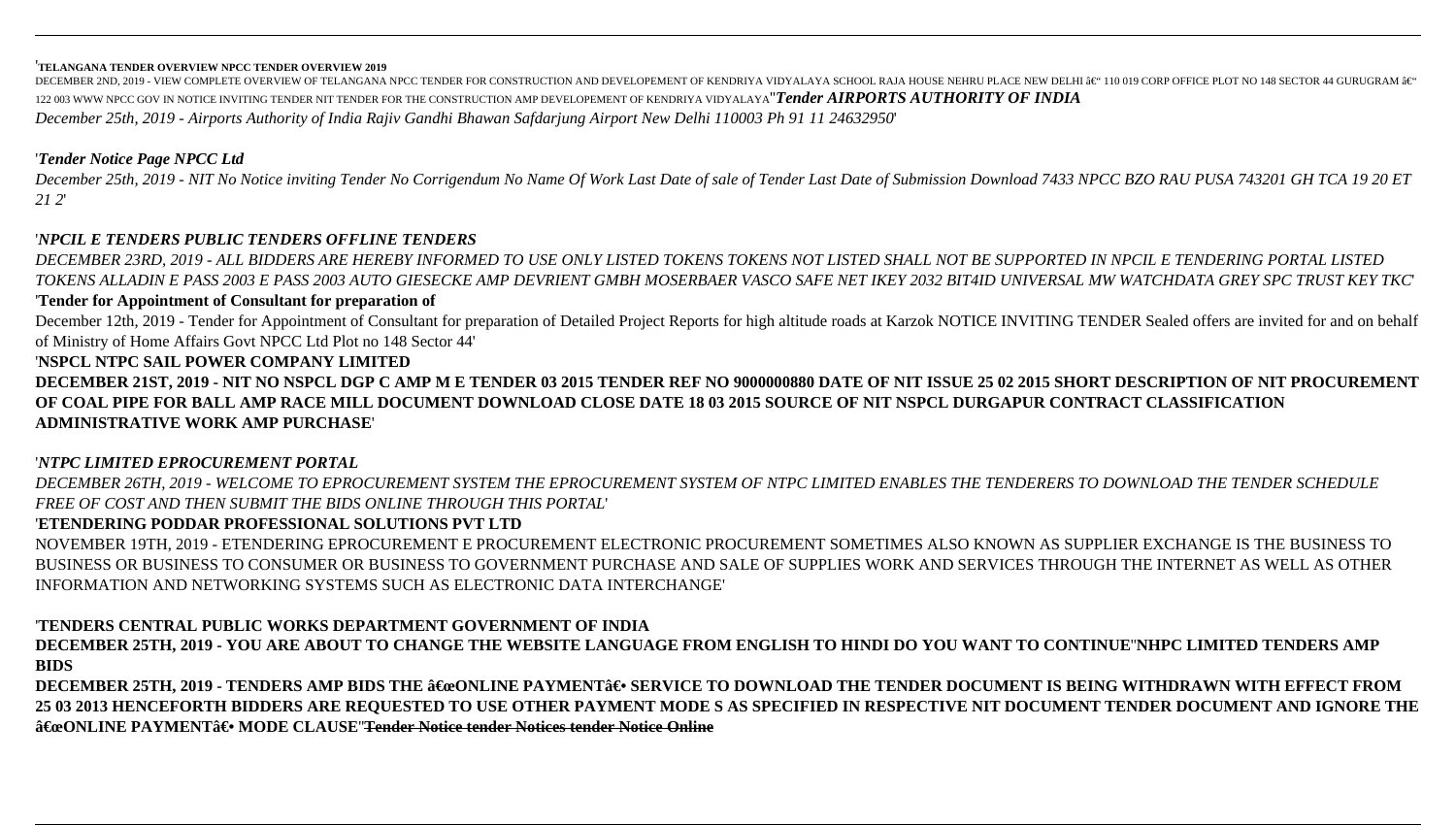December 24th, 2019 - Tender Notice tender Notices tender Notice Online tender Notice Information tender Notice India tender Notice Information System tender Notice Gujarat'

### '*VOLUME I*

December 26th, 2019 - NOTICE INVITING TENDER NIT 1 1 GENERAL 1 1 1 Name Of Work Lucknow Metro Rail Corporation LMRC Ltd Invites Open Tenders From Eligible Applicants Who Fulfill Qualification Criteria As Stipulated In Clause 1 1 4 Of NIT For The Work  $â€\alpha$ Contract"<sub>TENDERS CENTRAL</sub> WAREHOUSING CORPORATION

DECEMBER 25TH, 2019 - NIT INVITED FOR CONSTRUCTION OF 5000MTC GODOWNS ALONG WITH INTERNAL ROADS DRAINS AMP ELECTRICAL INSTALLATIONS AT CW SATTENPALLY AP CO ENG DIV TENDER 27 12 2019 15 00 HRS E TENDER DOCUMENT FOR APPOINTM

*NOVEMBER 29TH, 2019 - NPCC RESERVE THE RIGHT TO REJECT ANY OR ALL APPLICATIONS WITHOUT ASSIGNING ANY REASON THEREOF 10 REQUEST FOR TENDER DOCUMENT THE APPLICATION FOR ISSUE OF TENDER DOCUMENT IS TO BE SUBMITTED ALONG WITH THE FOLLOWING DOCUMENTS WITHOUT FAIL 1 COST OF TENDER DOCUMENT AS PER NIT 2 COPY OF EPF PF REGISTRATION CERTIFICATE*'

# '**NOTICE INVITING TENDER NIT 1 1 GENERAL**

December 26th, 2019 - Tender Detail is the largest online govt e tender which gives an open invitation to tender seekers in India Here you can find all latest tender news e procurement tenders document regarding Indian gov online'

OF SERVICE PROVIDER FOR HANDLING RAIL ROAD SIDE BORNE CARGO AT RAILSIDE WAREHOUSE COMPLEX GHAZIABAD UTTRA PARDESH CRWC GHAZIABAD TENDER''**latest tender in india indian tenders tender detail**

december 21st, 2019 - india tender news find latest govt tenders news from india search indian government tenders on tender detail view online tenders etenders e procurement notices from india nit rfp rfq auctions amp tend

### '**Notice Inviting Tenders NIT**

**December 25th, 2019 - Telecommunications Consultants India Limited A Government of India Enterprise Telecommunications Consultants India Limited A Government of India Enterprise**''**Tender News View Government e Tenders Website Notice**

## '*NATIONAL PROJECTS CONSTRUCTION CORPORATION LIMITED TENDERS*

*NOVEMBER 24TH, 2019 - LATEST AND LIVE NATIONAL PROJECTS CONSTRUCTION CORPORATION LIMITED TENDERS LIVE NPCC TENDER FREE VIEW OF MINISTRY OF WATER RESOURCES RIVER DEVELOPMENT AND GANGA REJUVENATION TENDERS*''**uttarakhand jal vidyut nigam**

december 25th, 2019 - tender and notices tender archive search tender by nit no nit no"<sub>NTPCTENDER</sub> COM REGISTRATION

DECEMBER 24TH, 2019 - REGISTRATION FORM PLEASE ENTER THE FOLLOWING INFORMATION TO REGISTER WITH NTPCTENDER COM ON SUCCESSFUL REGISTRATION A CONFIRMATION SHALL BE SENT TO YOU ON YOUR CONTACT EMAIL ADDRESS ES ''**welcome to npcc ltd e procurement**

december 25th, 2019 - tender no npcc bzo rau pusa 743201 gh tca 19 20 et 21 for construction of girls hostel 3 download nit corr welcome to npcc ltd e procurement this portal is compatible with multiple browsers internet e

### '**Tender Tenders Tender News detail India Tender**

December 26th, 2019 - Tender News Information Tender Notifications Public Tenders Government tenders and Project Info'

'**nbcc tender news latest nbcc tender notice**

december 26th, 2019 - get latest information related to international tenders for nbcc government tender document nbcc tender notifications and global tender opportunities from world wide